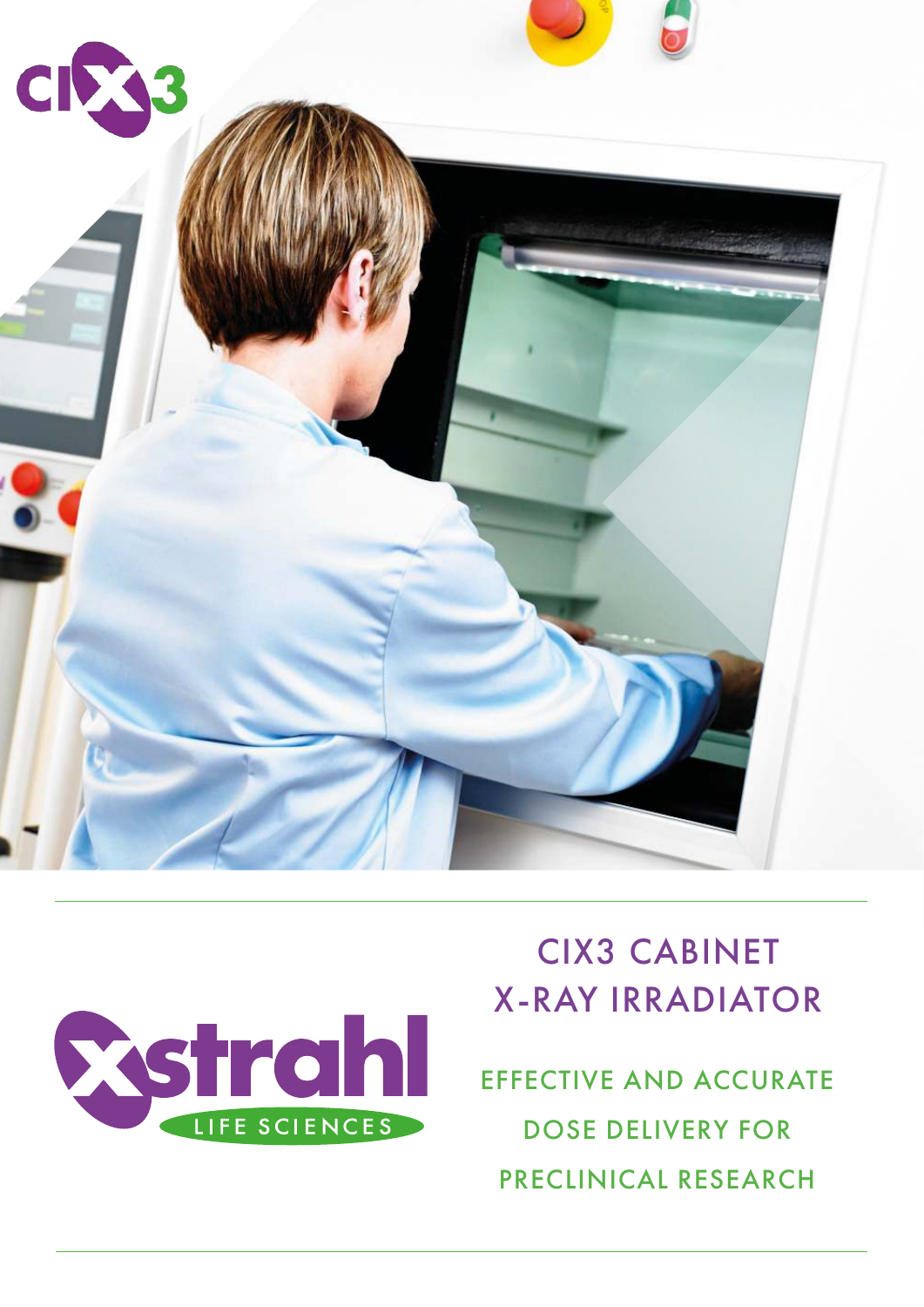

# Xstrahl's CIX Series cabinet irradiators are free-standing, self-contained X-ray irradiators, designed to facilitate the safe and accurate irradiation of biological samples within a standard laboratory environment.

Fulfilling the requirements of in vitro and in vivo biological research, the CIX3 is a 320kV self-contained cabinet irradiator incorporating the irradiation chamber and system electronics in one enclosure. The intuitive and easy to use software interface allows for multiple user logins, the X-Ray exposures can be programmed and executed automatically. In addition to removing the health and safety burden associated with the use of radioactive sources, the Xstrahl CIX3 provides a simpler, safer and lower cost alternative to radioisotope irradiators.

#### The CIX3 cabinet irradiator consists of:

- 320kV metal ceramic X-ray tube
- Large lead-shielded irradiation chamber
- Movable operator control panel with an intuitive touch screen interface
- Quick-change beam conditioning filters
- Unique vertical movement access door, resulting in a smaller footprint and safe, easy access to specimens
- Full commissioning report

#### Optional Accessories

- Beam flattening filters
- Dosimetry system

#### Research Applications

- In vitro irradiation
- In vivo irradiation
- DNA repair mechanisms
- Tumour micro environment
- Bystander effects
- Normal tissue toxicity
- Low dose radiobiology studies
- Hypoxia research
- Combination therapy studies
- Radioimmunotherapy
- Immunology
- Bone marrow chimeras

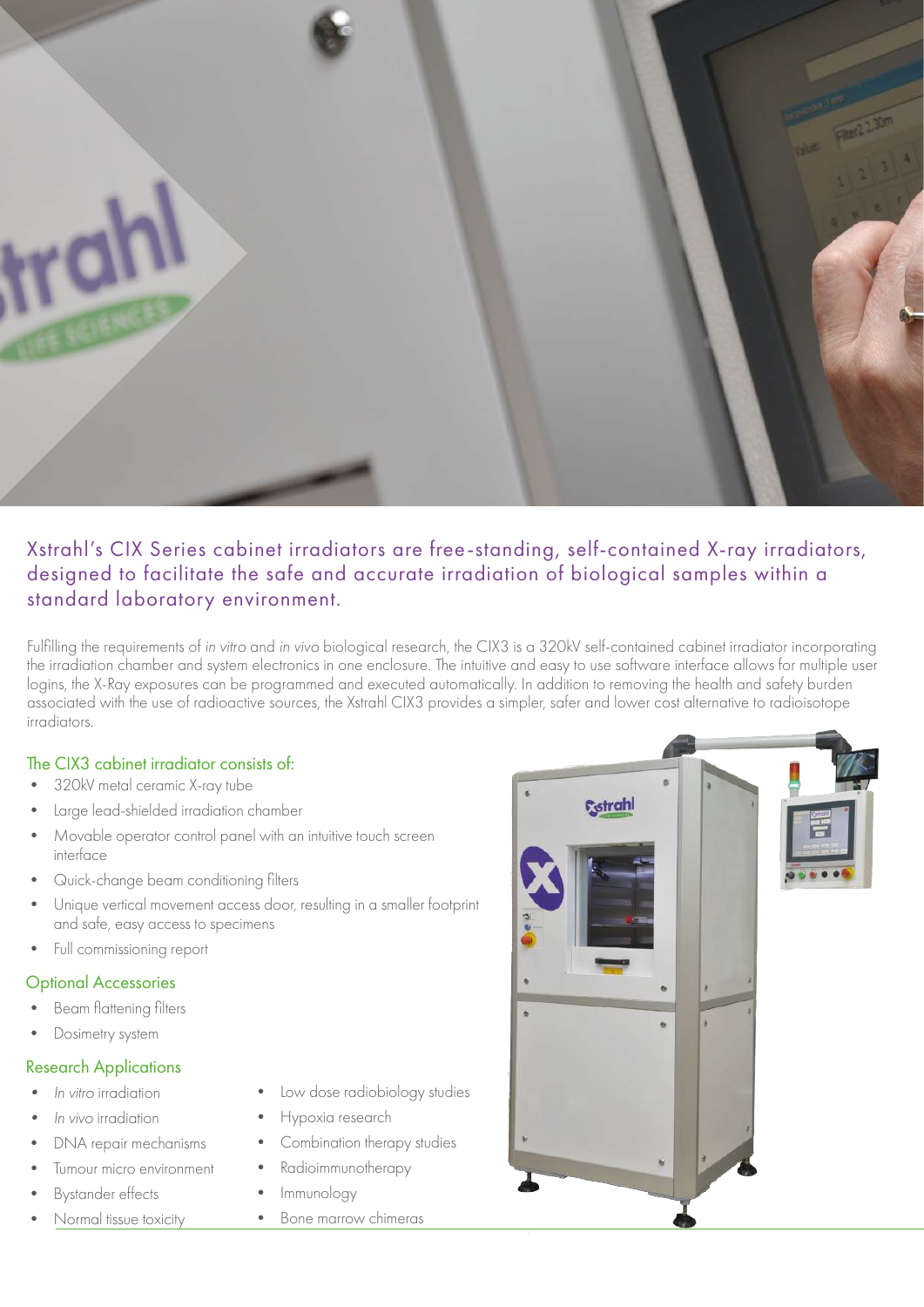

# XSTRAHL ARE SPECIALISTS IN THE SUPPLY OF CABINET IRRADIATORS

# Bespoke Commissioning

Bespoke commissioning of each Xstrahl CIX Series cabinet irradiator based on your experimental needs is conducted by Xstrahl to provide the most accurate and traceable dosimetry for your research.

# Pre-Installation Planning Support

To ensure seamless integration, a qualified Xstrahl engineer will conduct a site survey prior to delivery and installation to establish the service and delivery requirements.

### Comprehensive Warranty

All new Xstrahl CIX Series cabinet irradiators include a comprehensive warranty and service package that covers all parts, labour and travel and includes biannual service visits. Application training and access to technical support, assists users in maximising performance of their system, by reducing unexpected down time and providing comprehensive technical support.

"We have been using an Xstrahl X-ray cabinet for some years for cell culture experiments, and it is one of the most frequently used machines in our lab. In my opinion, the X-ray irradiator is a great tool for the irradiation of cells. The possibility to change the filters quickly and to work with different distances away from the x-ray tube, markedly enlarges the spectrum of experiments that can be performed. The safety aspect is a big advantage."

Postdoctoral Researchers, Ludwig Maximilian University of Munich, Munich, Germany

# Ongoing Support

Xstrahl prides itself on providing best in class customer service with every system. We are proud to provide an unsurpassed level of service, from initial planning through to after sales maintance and both technical and applications support.

Xstrahl works with you to ensure your system operates effectively and efficiently, minimising down time and maximising performance. From user training to our extensive range of ongoing maintenance and service contracts, the Xstrahl team's comprehensive in-depth knowledge ensures an unrivalled level of technical support, is provided to all users. Our international network of factory trained and clinically experienced engineering teams support hundreds of clinical radiotherapy and research systems worldwide.